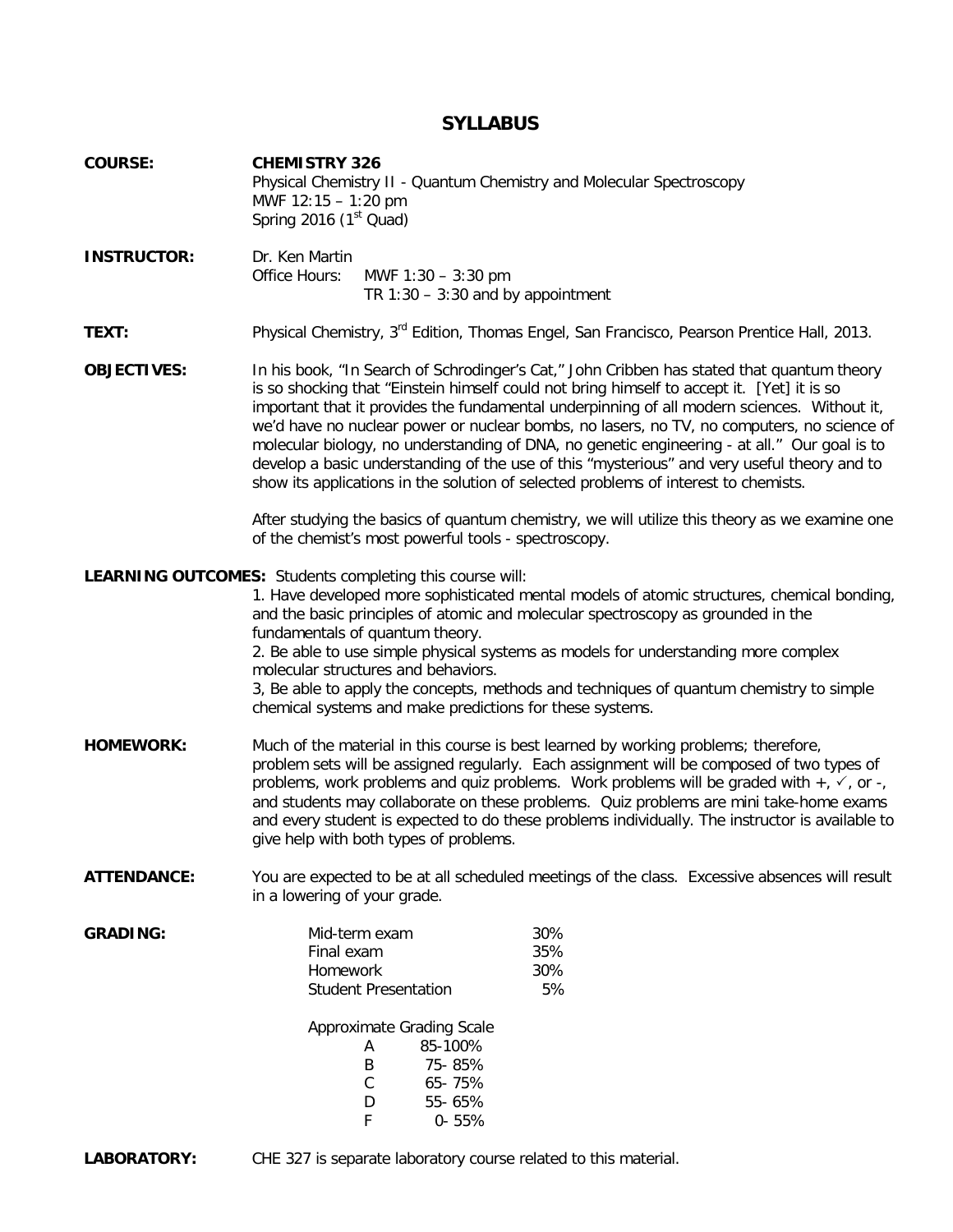### **CLASS SCHEDULE:**

| <b>Sessions</b>             | <b>Topics</b>                                                               | <b>Readings</b>  |
|-----------------------------|-----------------------------------------------------------------------------|------------------|
| Jan 12 (T)                  | From Classical to Quantum Mechanics                                         | Chapter 1        |
| Jan 13, 15, 20 (W)          | The Schrodinger Equation                                                    | Chapter 2        |
| Jan 22 (F)                  | The Quantum Mechanical Postulates                                           | Chapter 3        |
| Jan 25, 27, 29 (F)          | Using Quantum Mechanics on Simple Systems                                   | Chapter 4        |
| Feb 1, 3 (W)                | The Particle in a Box and the Real World                                    | Chapter 5        |
| Feb 5, 8 (M)                | Commuting and Non-commuting Operators                                       | Chapter 6        |
| Feb $12^{th}$ (F)           | <b>MID-TERM EXAM (Chapters 1-6)</b>                                         |                  |
|                             | Feb 10, Feb 15, 17 (W) Models for the Vibrations and Rotations of Molecules | Chapter 7        |
| Feb 19, 22, 24 (W)          | Vibrational and Rotational Spectroscopy of Diatomics                        | Chapter 8        |
| Feb 26, 29 (M)              | Electronic Spectroscopy & Molecular Symmetry<br>(Selected Topics)           | Chapters 14 & 16 |
| Tuesday Mar 1 <sup>st</sup> | <b>COMPREHENSIVE FINAL EXAM</b><br>(Tues 1:30 -4:00 pm)                     |                  |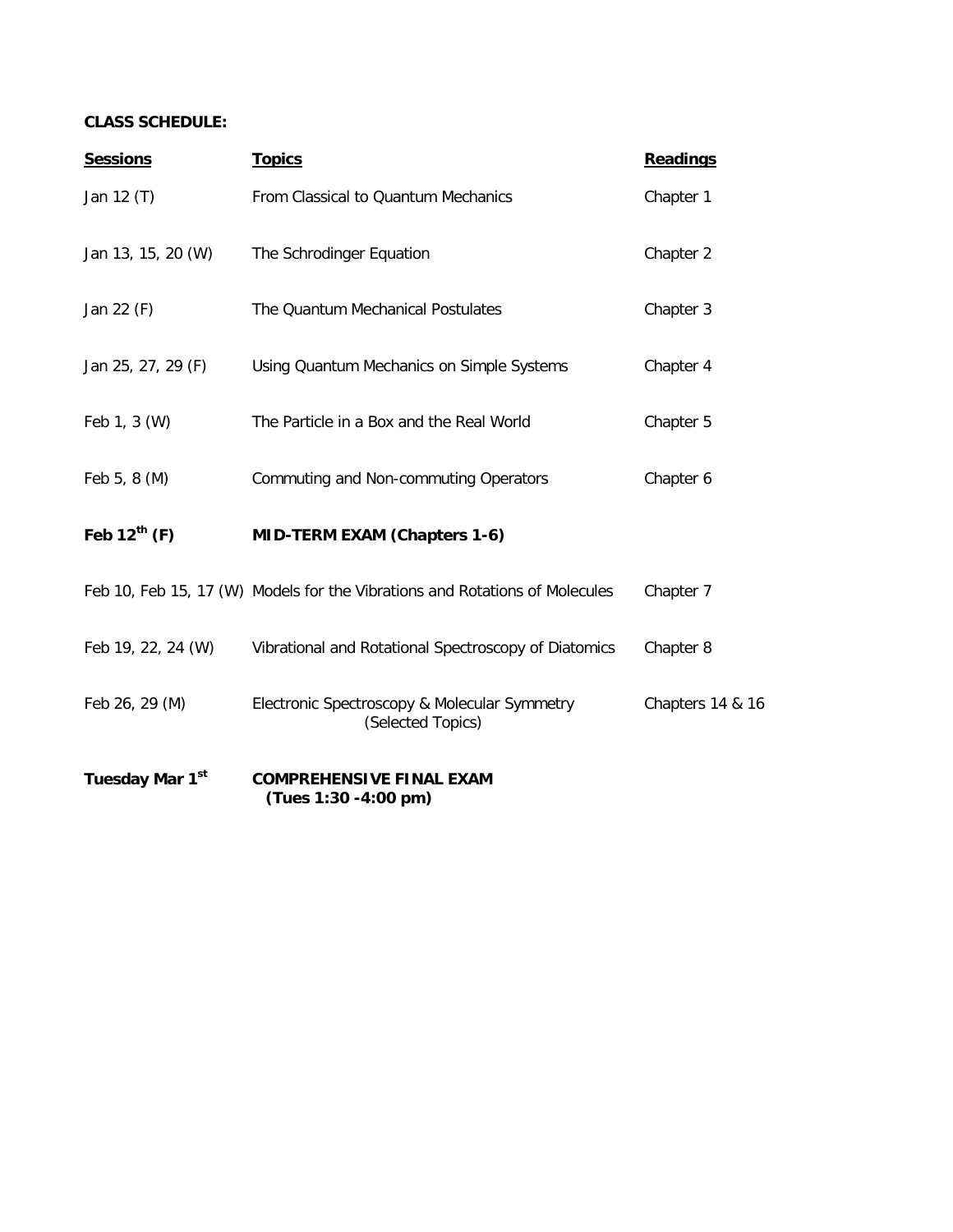#### **OTHER MATTERS:**

#### **Student Privacy**

Point Loma Nazarene University adheres to the provisions of the student privacy act. Following FERPA guidelines, grades in this class will be communicated to students on an individual basis. However, exams will be returned in class in such a way that scores are not visible. All other graded works will be returned in your lab section. If you are not comfortable with this procedure, please see the instructor to make special arrangements. This request must be made during the first two weeks of the course.

#### **ACADEMIC HONESTY**⍟

Students should demonstrate academic honesty by doing original work and by giving appropriate credit to the ideas of others. Academic dishonesty is the act of presenting information, ideas, and/or concepts as one's own when in reality they are the results of another person's creativity and effort. A faculty member who believes a situation involving academic dishonesty has been detected may assign a failing grade for that assignment or examination, or, depending on the seriousness of the offense, for the course. Faculty should follow and students may appeal using the procedure in the university Catalog. See [Academic Policies](http://catalog.pointloma.edu/content.php?catoid=18&navoid=1278) for definitions of kinds of academic dishonesty and for further policy information.

#### **ACADEMIC ACCOMMODATIONS**⍟

If you have a diagnosed disability, please contact PLNU's Disability Resource Center (DRC) within the first two weeks of class to demonstrate need and to register for accommodation by phone at 619-849-2486 or by e-mail at [DRC@pointloma.edu.](mailto:DRC@pointloma.edu) See [Disability Resource Center](http://www.pointloma.edu/experience/offices/administrative-offices/academic-advising-office/disability-resource-center) for additional information.

#### **ATTENDANCE AND PARTICIPATION**⍟

Regular and punctual attendance at all classes is considered essential to optimum academic achievement. If the student is absent from more than 10 percent of class meetings, the faculty member can file a written report which may result in de-enrollment. If the absences exceed 20 percent, the student may be de-enrolled without notice until the university drop date or, after that date, receive the appropriate grade for their work and participation. See [Academic](http://catalog.pointloma.edu/content.php?catoid=18&navoid=1278)  [Policies](http://catalog.pointloma.edu/content.php?catoid=18&navoid=1278) in the Undergraduate Academic Catalog.